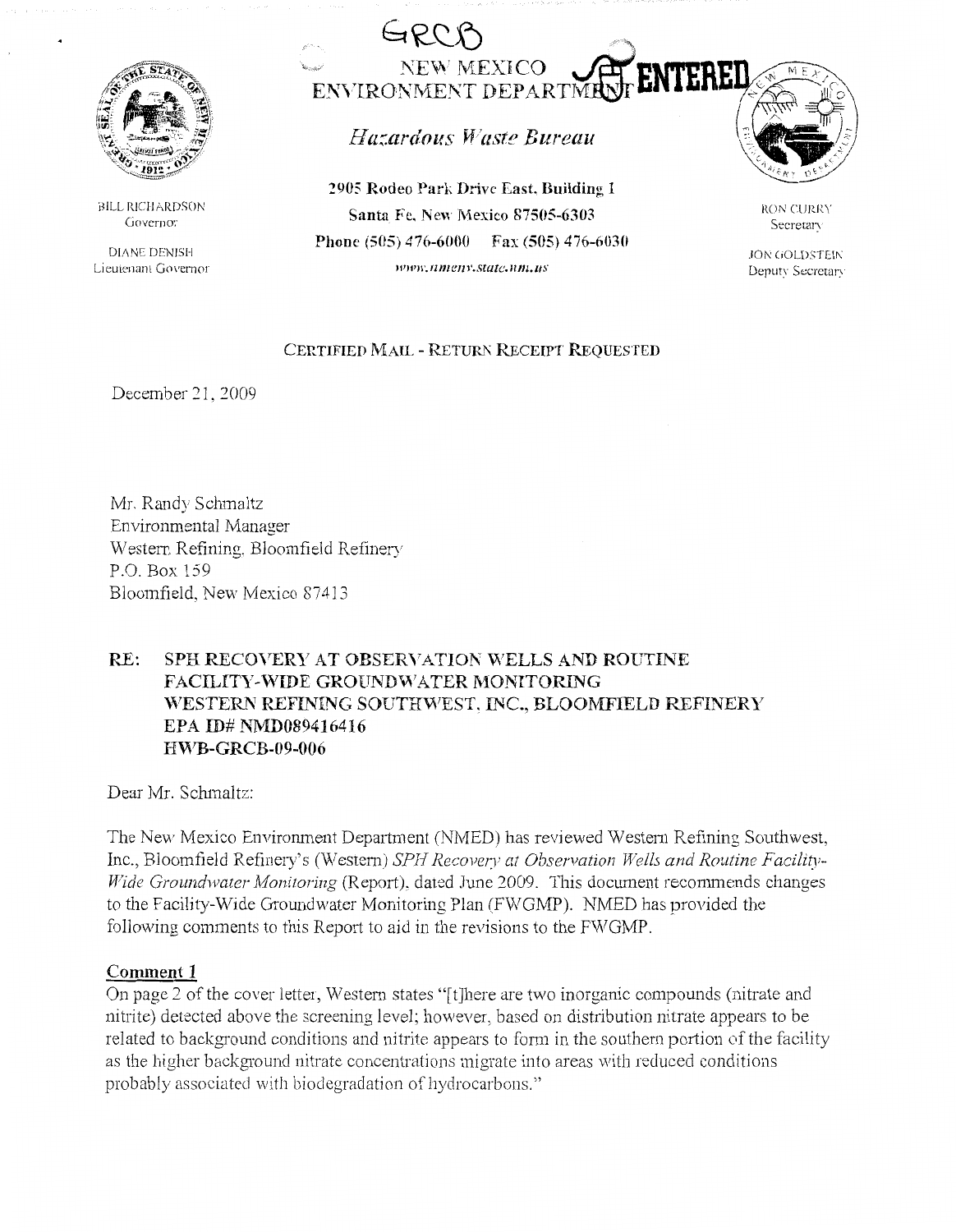

Mr. Schmaltz December 21, 2009 Page *2* of 5

A background study has not been completed at the facility; therefore, Western cannot assume that nitrite conditions are related to background conditions. Western must take this into account when submitting future documents.

### **Comment 2**

On page three of the cover letter. Western states "[ t Jo ensure that no constituents are overlooked, the ground water samples are collected from new wells installed as part of the RCRA Facility Investigation (RFI) will initially be analyzed for the full list of potential constituents as specified in the approved investigation work plans. Ground water samples are collected twice from each well during the investigation and this will provide sufficient information to determine if any new constituents should be added to the list of indicator parameters shown above. Western proposes to add new wells to the routine monitoring list. This includes  $MW-51$ ,  $MW-52$ , and  $MW-54$ , all of which were installed as part of the recent RFl activities. There are two other wells MW-50 and MW-53 installed a part of this field effort and ground water samples have been collected and analyzed from all of these wells twice. We do not recommend inclusion of MW-50 in the routine monitoring because it is located between MW-1 and MW-51, which already provide good coverage in this area and only manganese has been detected above the screening level at this location. MW-53 is not included for routine monitoring because it is located close to MW-52, which has very similar ground water quality."

Western must sample all newly installed monitoring wells (MW-50, MW-51, MW-52, MW-53, and MW-54) annually for two more sampling events before proposing revisions to the monitoring locations and chemical analytical suits. Therefore, MW-50 and MW-53 must be added to the sampling plan and al1 samples collected from the new monitoring wells (MW-50, MW-51, MW-52, MW-53, and MW-54) must be analyzed for the full suite (EPA Method 8260 and 8270, total and dissolved metals (see Comment 5 item d), gasoline range organics (GRO), diesel range organics (DRO) extended, and the general chemistry parameters). Western must incorporate these requirements into Table 3 of the FWGMP.

#### **Comment 3**

Western provides data summary tables for the monitoring wells at the facility which provide historical data. Although these tables were helpful, in the future, if Western chooses to submit similar reports to this one including the tables, the following must be considered:

a. Many of columns/rows within the tables were left blank and the meaning of the blank spaces was not defined within the tables. The blank spaces could have had various meanings such as the well was not required to be sampled, the well was dry, the well contained separate phase hydrocarbons (SPH), typographical error, etc. In the future, if tables similar to these are provided in a report, Western must provide the reason for omitting data.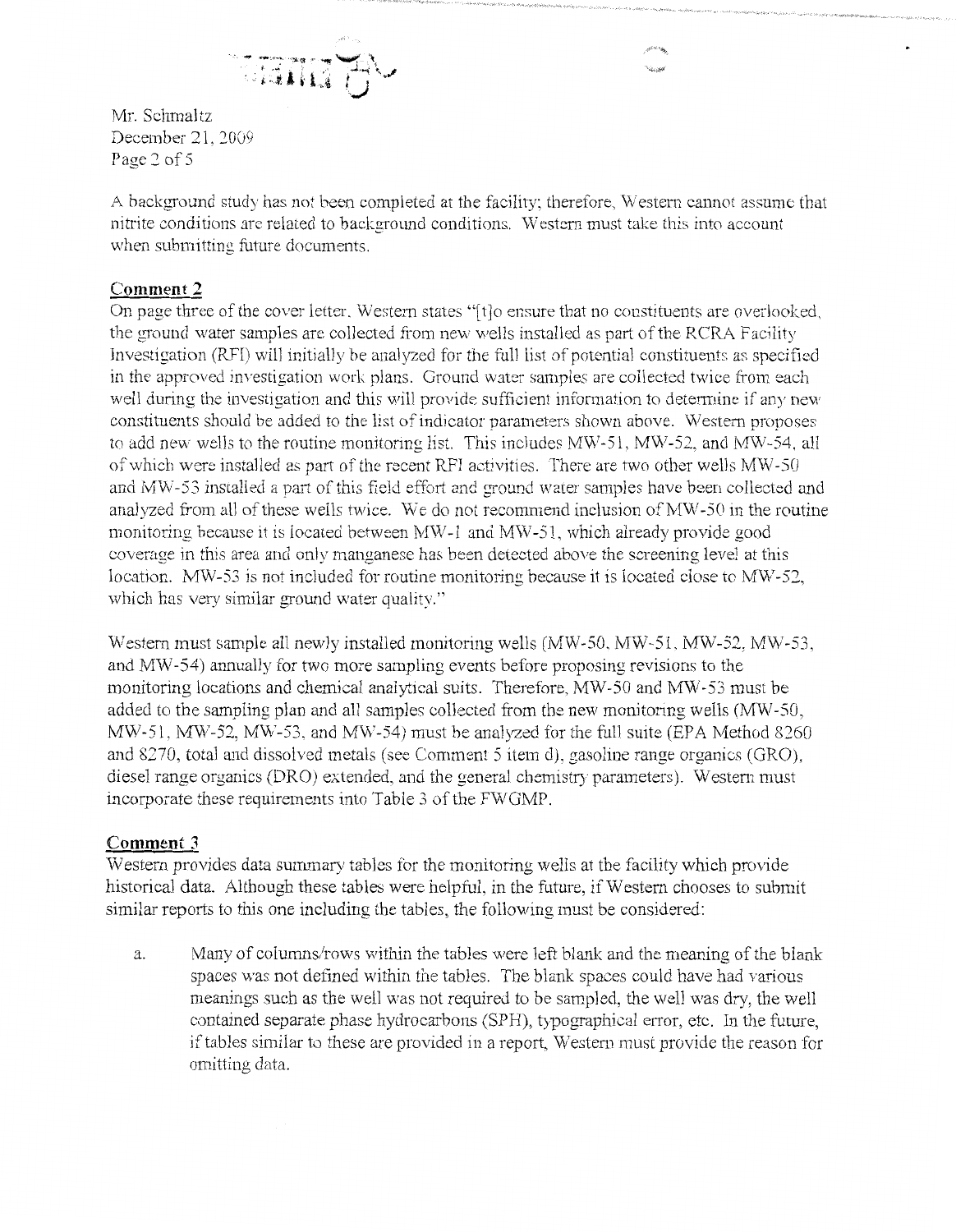Mr. Schmaltz December *21. 2009*  Page 3 of 5

- b. Data was provided for some wells between 1999 to 2002 but no data was included after 2002 (e.g., MW-9). It was not clear why data was omitted from the year 2002 to the present (e.g., well no longer required to be sampled, data was not collected because of insufficient water or SPH). If future tables are included in a report. Western must include information clarifying this in the legend or notes section of the table.
- c. Complete historical information was not provided for some monitoring wells. For example. MW-4 was sampled and contained data for 1999. 2000, 2001, 2002, 2007. and 2008; it is not clear why data was not included from 2003 to 2006 (e.g., well not required to be sampled, samples not collected because of insufficient water or SPH). If future tables are included in a report. Western must include clarification in the legend or notes section of the table.
- d. The most recent Annual Groundwater Monitoring Reports provided useful historical data, which should be used as a reference in preparing future reports.

### Comment 4

The Report does not mention the analyses of water quality parameters and general chemistry and it is therefore assumed that Western proposes to no longer analyze for these constituents (total dissolved solids (TDS), specific conductance, pH, temperature, carbon dioxide, alkalinity. (fluoride, chloride, bromide, nitrogen (nitrite/nitrate), phosphorus, and sulfate). These constituents provide useful information related to natural attenuation and contaminant conditions; therefore, W estern must continue to analyze for these constituents and include them in the revision to the FWGMP. These sampling activities must follow the current sampling regime as specified in the current FWGMP and include the newly installed monitoring wells.

# **Comment 5**

NMED concurs with portions of the proposed Table 3 (revised June 2009), and provides the following remarks. Western must incorporate the following items into the FWGMP.

- a. Western must continue to collect field water quality parameters (e.g., conductivity, dissolved oxygen, oxidation reduction potential) and analyze for general chemistry (See Comment 4).
- b. Every two years, starting in 2012, all wells analyzed for the Target List of volatile organic compounds (VOCs) must be report the full suite of EPA Method 8260 analytes as well as the foll suite of EPA Method 8270 analytes for semi-volatile organic compounds (SVOCs).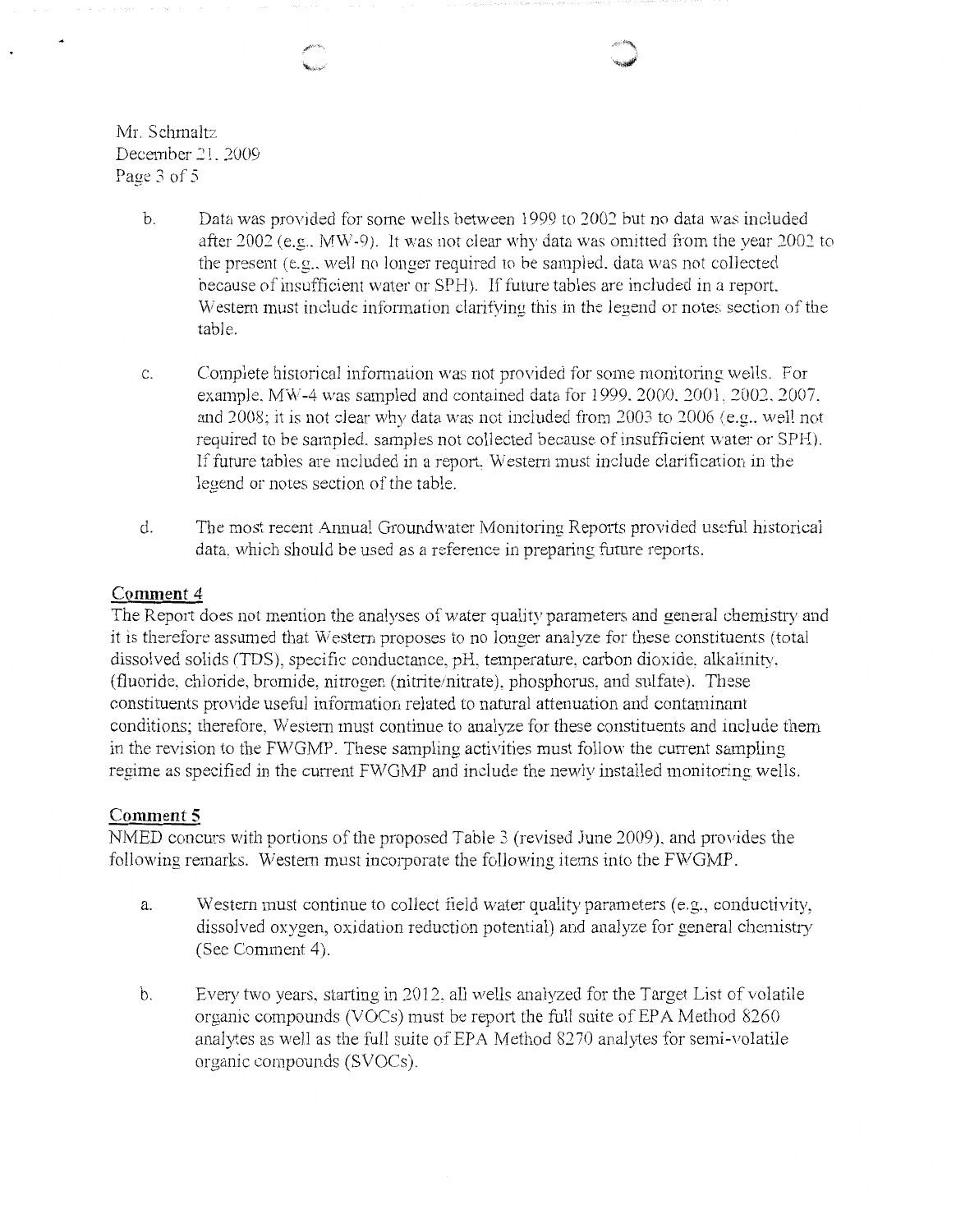Mr. Schmaltz December 21, *2000*  Page 4 of 5

- c. All wells identified in Table 3 of the *Facility-VVidc Groundwater Monitoring Plan,*  dated Revised December 2007 that analyzed for gasoline range organics (GRO) must continue to be analyzed for GRO. GRO cannot be removed from the analytical suite.
- d. NMED does not concur with the proposed metals Target List. Therefore. the sampling locations at the Refinery Complex. the Outfalls, and the San Juan River Terrace locations must be analyzed for the following total and dissolved metals: arsenic. barium. cadmium, calcium. chromium, copper, iron, lead, magnesium, manganese. mercury, potassium. selenium, silver, sodium, uranium, and zinc.
- e. RW-1 must be added to the sampling schedule listed under the "Refinery Wells,'' found in Table 3.
- f. The collection and observation wells listed in Table 3 may be sampled semiammally; Table 3 lists the wells to be sampled semi-annually and annually.
- g. Table 2 provides a Target List for metals to be analyzed at the River Terrace. However, Table 3 does not indicate which metals Target List will be analyzed in samples collected from the River Terrace wells. The information appears to be consistent with the sampling requirements established in NMED's Approval with Direction River Terrace Voluntary Corrective Measures Bioventing System Annual Report letter dated June 16, 2009 letter. Western must ensure that the Target List for metals is clearly identified in Table 3 of the revised FWGWM.

Revisions and a revised Report are not required. All comments must be incorporated into a revised FWGMP and submitted to NMED and the Oil Conservation Division (OCD) on or before February 22, 2010 for approval.